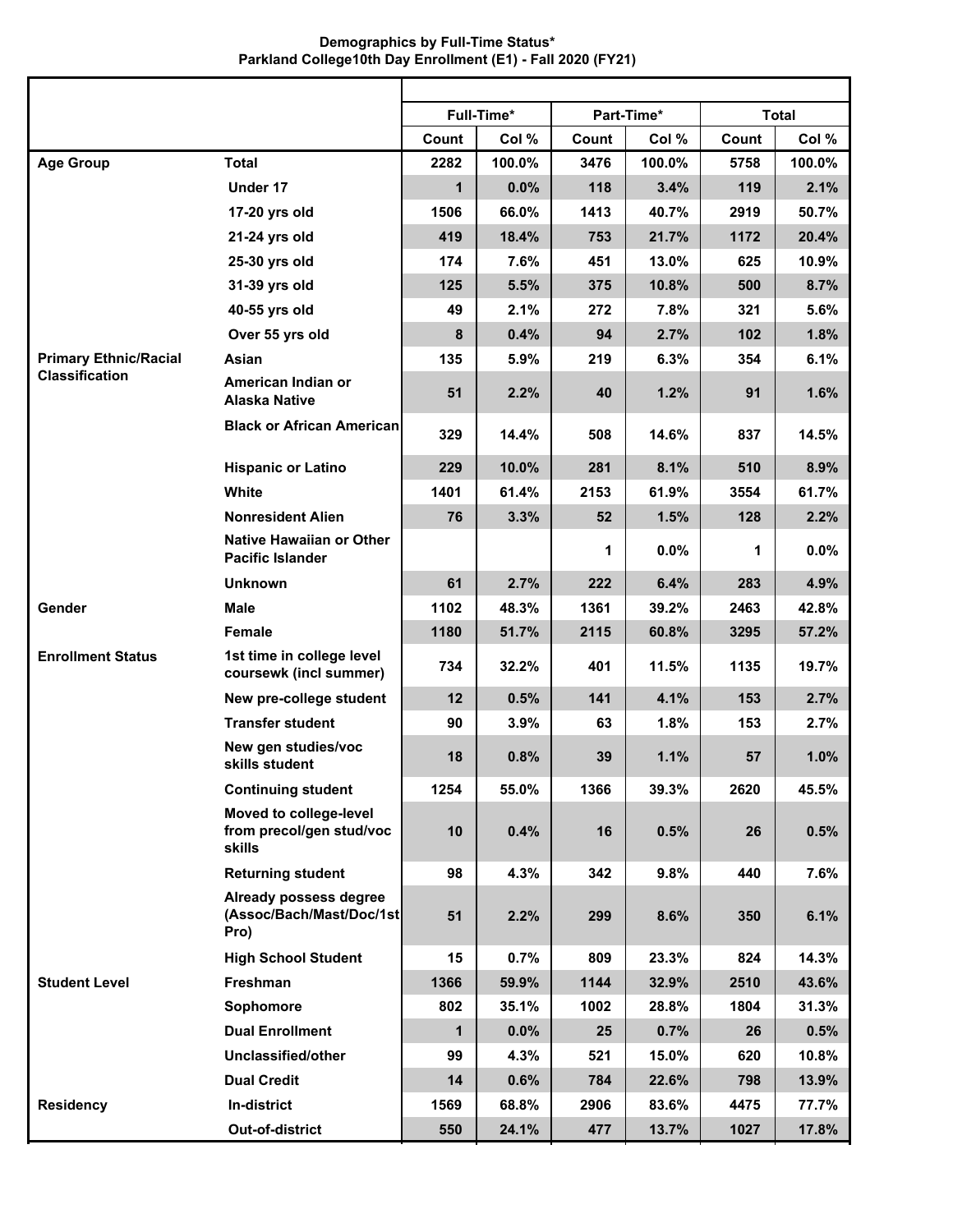| Demographics by Full-Time Status*                           |  |
|-------------------------------------------------------------|--|
| Parkland College10th Day Enrollment (E1) - Fall 2020 (FY21) |  |

|                              |                                                     |                | Full-Time* |       | Part-Time* |       | Total  |
|------------------------------|-----------------------------------------------------|----------------|------------|-------|------------|-------|--------|
|                              |                                                     | Count          | Col %      | Count | Col %      | Count | Col %  |
|                              | Out-of-state                                        | 89             | 3.9%       | 56    | 1.6%       | 145   | 2.5%   |
|                              | <b>Foreign Country</b>                              | 74             | 3.2%       | 37    | 1.1%       | 111   | 1.9%   |
| <b>Student Intent</b>        | <b>Prepare for transfer</b>                         | 1505           | 66.0%      | 1506  | 43.3%      | 3011  | 52.3%  |
|                              | Improve skills for present<br>job                   | 37             | 1.6%       | 171   | 4.9%       | 208   | 3.6%   |
|                              | Prepare for job<br>immediately after com<br>college | 555            | 24.3%      | 799   | 23.0%      | 1354  | 23.5%  |
|                              | <b>Prepare for GED/improve</b><br>basic ac skills   | $\overline{2}$ | 0.1%       | 96    | 2.8%       | 98    | 1.7%   |
|                              | Personal interest - not<br>career oriented          | 38             | 1.7%       | 302   | 8.7%       | 340   | 5.9%   |
|                              | Other or unknown                                    | 145            | 6.4%       | 602   | 17.3%      | 747   | 13.0%  |
| <b>Highest Degree Earned</b> | <b>Assoc Deg</b>                                    | 50             | 2.2%       | 178   | 5.1%       | 228   | 4.0%   |
|                              | <b>Bachelor Deg</b>                                 | 36             | 1.6%       | 202   | 5.8%       | 238   | 4.1%   |
|                              | <b>Certificate</b>                                  | 29             | 1.3%       | 84    | 2.4%       | 113   | 2.0%   |
|                              | <b>Doctoral</b>                                     | $\overline{2}$ | 0.1%       | 14    | 0.4%       | 16    | 0.3%   |
|                              | <b>GED</b>                                          | 49             | 2.1%       | 71    | 2.0%       | 120   | 2.1%   |
|                              | <b>High School Dip</b>                              | 1890           | 82.8%      | 1510  | 43.4%      | 3400  | 59.0%  |
|                              | <b>Master Deg</b>                                   | 10             | 0.4%       | 69    | 2.0%       | 79    | 1.4%   |
|                              | <b>None</b>                                         | 17             | 0.7%       | 820   | 23.6%      | 837   | 14.5%  |
|                              | <b>Other</b>                                        | 23             | 1.0%       | 59    | 1.7%       | 82    | 1.4%   |
|                              | Passed one college-level<br>course                  | 99             | 4.3%       | 209   | 6.0%       | 308   | 5.3%   |
|                              | <b>Unknown</b>                                      | 77             | 3.4%       | 260   | 7.5%       | 337   | 5.9%   |
|                              | <b>Total</b>                                        | 2282           | 100.0%     | 3476  | 100.0%     | 5758  | 100.0% |

\*Full-Time: >= 12 Credit Hours / Part-Time: < 12 Credit Hours Source: e1fy21.sps; Prepared by IAR; 9/25/2020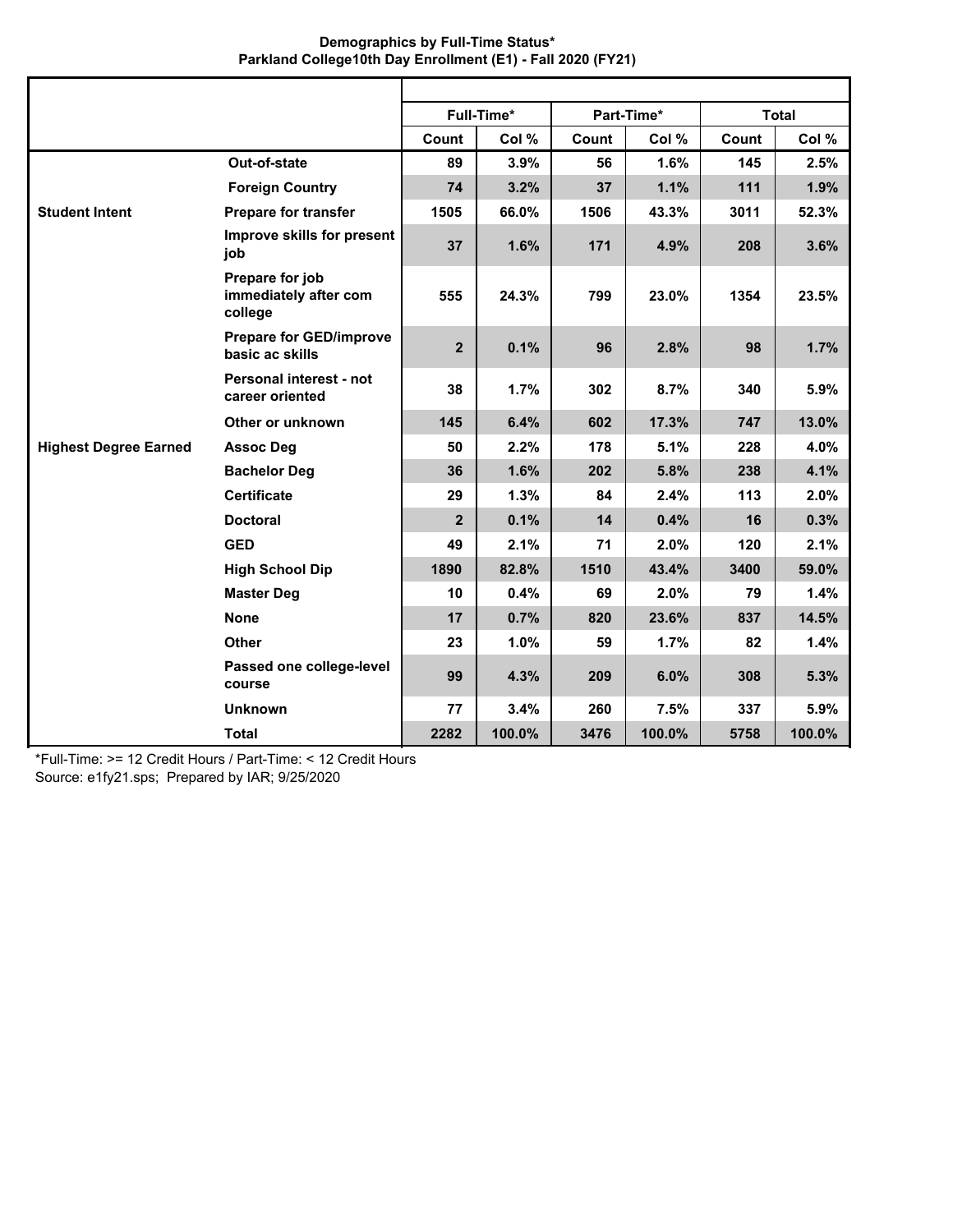| <b>State by Full-Time Status*</b>                            |
|--------------------------------------------------------------|
| Parkland College 10th Day Enrollment (E1) - Fall 2020 (FY21) |

|              |                       |                         | Full-Time* |                | Part-Time* |                | <b>Total</b> |
|--------------|-----------------------|-------------------------|------------|----------------|------------|----------------|--------------|
|              |                       | Count                   | Col %      | Count          | Col %      | Count          | Col %        |
| <b>State</b> | Arizona               | 1                       | 0.0%       |                |            | 1              | 0.0%         |
|              | <b>Arkansas</b>       |                         |            | $\mathbf{1}$   | 0.0%       | $\mathbf{1}$   | 0.0%         |
|              | California            | 5                       | 0.2%       | $\mathbf{2}$   | 0.1%       | 7              | 0.1%         |
|              | Colorado              |                         |            | $\mathbf{1}$   | 0.0%       | $\mathbf{1}$   | 0.0%         |
|              | <b>Florida</b>        | $\mathbf 2$             | 0.1%       | 1              | 0.0%       | 3              | 0.1%         |
|              | Georgia               |                         |            | $\mathbf{2}$   | 0.1%       | $\mathbf{2}$   | 0.0%         |
|              | <b>Illinois</b>       | 2111                    | 92.5%      | 3382           | 97.3%      | 5493           | 95.4%        |
|              | Indiana               | 36                      | 1.6%       | 4              | 0.1%       | 40             | 0.7%         |
|              | lowa                  | 6                       | 0.3%       | 3              | 0.1%       | 9              | 0.2%         |
|              | <b>Kansas</b>         |                         |            | $\mathbf{1}$   | 0.0%       | $\mathbf{1}$   | 0.0%         |
|              | Kentucky              | 8                       | 0.4%       | 4              | 0.1%       | 12             | 0.2%         |
|              | <b>Maryland</b>       |                         |            | 2 <sup>2</sup> | 0.1%       | $\overline{2}$ | 0.0%         |
|              | <b>Massachusetts</b>  | 1                       | $0.0\%$    | 1              | $0.0\%$    | $\mathbf{2}$   | $0.0\%$      |
|              | Michigan              | $\mathbf{3}$            | 0.1%       | $5\phantom{1}$ | 0.1%       | 8              | 0.1%         |
|              | <b>Minnesota</b>      | $\mathbf 2$             | 0.1%       | 1              | 0.0%       | 3              | 0.1%         |
|              | <b>Mississippi</b>    | $\mathbf{1}$            | 0.0%       |                |            | $\mathbf{1}$   | 0.0%         |
|              | <b>Missouri</b>       | 4                       | 0.2%       | $\mathbf{2}$   | 0.1%       | 6              | 0.1%         |
|              | <b>Nebraska</b>       | $\overline{\mathbf{2}}$ | 0.1%       | $\mathbf{1}$   | 0.0%       | $\mathbf{3}$   | 0.1%         |
|              | Nevada                |                         |            | 1              | 0.0%       | 1              | 0.0%         |
|              | <b>New Jersey</b>     |                         |            | $6\phantom{a}$ | 0.2%       | 6              | 0.1%         |
|              | <b>New York</b>       | 1                       | 0.0%       | 1              | 0.0%       | $\mathbf{2}$   | $0.0\%$      |
|              | <b>North Carolina</b> | $\mathbf{1}$            | 0.0%       |                |            | $\mathbf{1}$   | 0.0%         |
|              | Ohio                  | $\mathbf 2$             | 0.1%       |                |            | $\mathbf 2$    | 0.0%         |
|              | <b>Oklahoma</b>       | $\mathbf{1}$            | 0.0%       |                |            | $\mathbf{1}$   | 0.0%         |
|              | Pennsylvania          | $\mathbf 2$             | 0.1%       | 4              | 0.1%       | 6              | 0.1%         |
|              | <b>South Carolina</b> | 1                       | 0.0%       |                |            | 1              | 0.0%         |
|              | <b>Tennessee</b>      | 3                       | 0.1%       | 1              | $0.0\%$    | 4              | 0.1%         |
|              | <b>Texas</b>          | $6\phantom{a}$          | 0.3%       | $6\phantom{a}$ | 0.2%       | 12             | 0.2%         |
|              | Virginia              | $\mathbf{1}$            | 0.0%       | 3              | 0.1%       | 4              | 0.1%         |
|              | Washington            | $\mathbf{1}$            | 0.0%       | $\mathbf{1}$   | 0.0%       | $\overline{2}$ | $0.0\%$      |
|              | Wisconsin             | 6                       | 0.3%       | 3              | 0.1%       | 9              | 0.2%         |
|              | Wyoming               | $\mathbf{1}$            | 0.0%       |                |            | $\mathbf{1}$   | 0.0%         |
|              | Foreign               | 74                      | 3.2%       | 37             | 1.1%       | 111            | 1.9%         |
|              | <b>Total</b>          | 2282                    | 100.0%     | 3476           | 100.0%     | 5758           | 100.0%       |

\*Full-Time: >= 12 Credit Hours / Part-Time: < 12 Credit Hours Source: e1fy21.sps; Prepared by IAR; 9/25/2020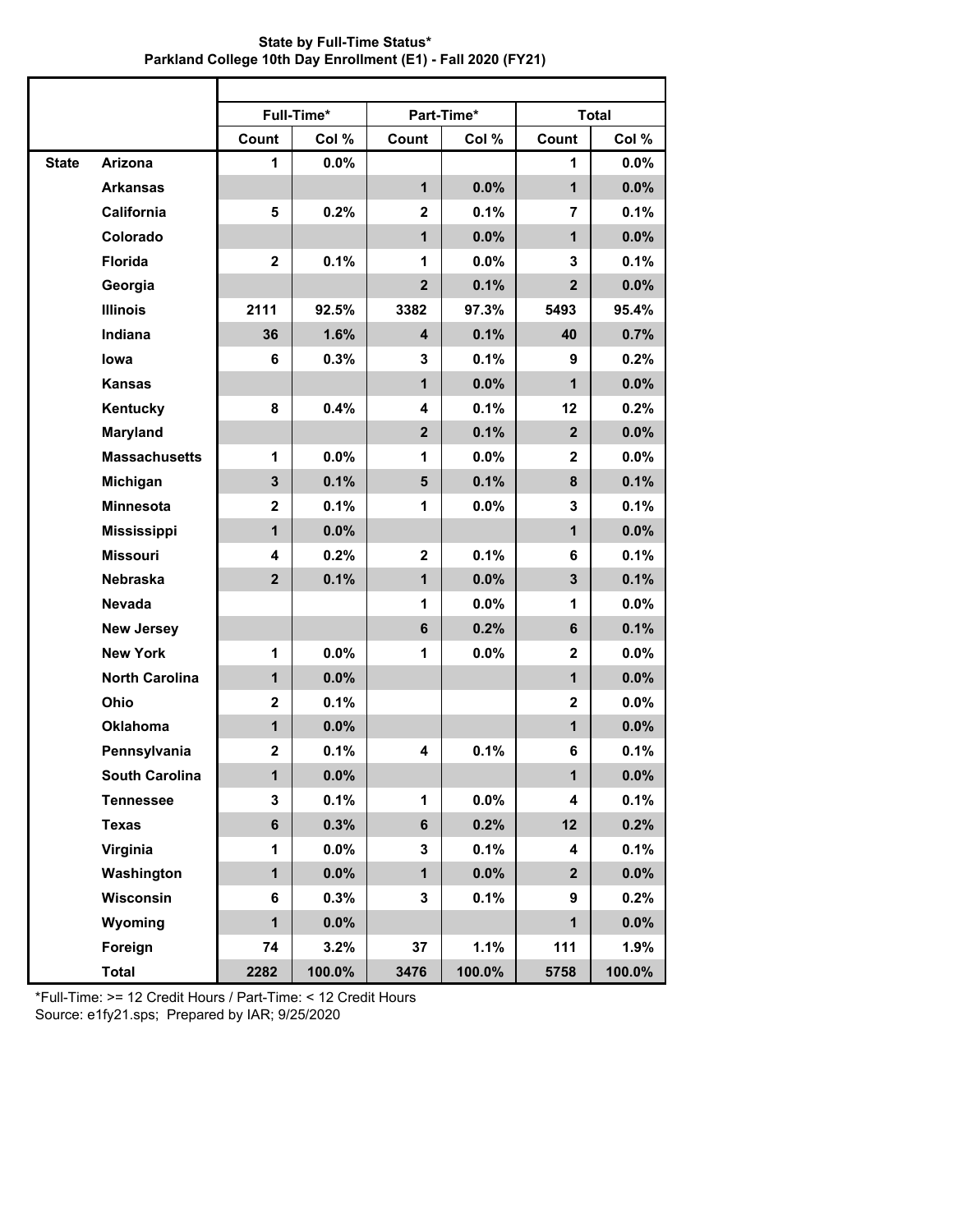**Full-Time\* Part-Time\* Total Count Col % Count Col % Count Col % Program Major Total B AAT B ABL B ABM B ABR B ABT B ACC B AGB B ARO B ETR B HCM B HIF B HIH B HIM B HIR B IND B INT B MGT B MKT B SER E ACR E AFT E AMT E AUS E AUT E BCR E CAD E CBS E CDB E CDM E CDS E CIV E CLS E CMD E CNH E ECS E ELP E ENS E HAC E HVC E IMC E IMT 2282 100.0% 3476 100.0% 5758 100.0% 8 0.4% 8 0.1% 7 0.3% 3 0.1% 10 0.2% 14 0.6% 11 0.3% 25 0.4% 1 0.0% 1 0.0% 24 1.1% 6 0.2% 30 0.5% 18 0.8% 35 1.0% 53 0.9% 2 0.1% 1 0.0% 3 0.1% 1 0.0% 1 0.0% 2 0.1% 1 0.0% 3 0.1% 2 0.1% 5 0.1% 7 0.1% 1 0.0% 1 0.0% 3 0.1% 1 0.0% 4 0.1% 1 0.0% 1 0.0% 1 0.0% 1 0.0% 1 0.0% 4 0.1% 5 0.1% 1 0.0% 1 0.0% 38 1.7% 40 1.2% 78 1.4% 18 0.8% 8 0.2% 26 0.5% 1 0.0% 1 0.0% 2 0.0% 5 0.2% 3 0.1% 8 0.1% 28 1.2% 2 0.1% 30 0.5% 5 0.2% 7 0.2% 12 0.2% 3 0.1% 3 0.1% 30 1.3% 12 0.3% 42 0.7% 1 0.0% 3 0.1% 4 0.1% 2 0.1% 2 0.0% 1 0.0% 1 0.0% 2 0.0% 1 0.0% 1 0.0% 24 1.1% 15 0.4% 39 0.7% 2 0.1% 12 0.3% 14 0.2% 1 0.0% 1 0.0% 29 0.8% 29 0.5%**  $2 | 0.1\% | 2 | 0.0\%$ **25 1.1% 1 0.0% 26 0.5% 1 0.0% 6 0.2% 7 0.1% 4 0.2% 2 0.1% 6 0.1% 78 3.4% 34 1.0% 112 1.9% 12 0.5% 8 0.2% 20 0.3% 1 0.0% 2 0.1% 3 0.1% 1 0.0% 1 0.0% 2 0.1% 2 0.0%**

**Program of Study by Full-Time Status\* Parkland College 10th Day Enrollment (E1) - Fall 2020 (FY21)**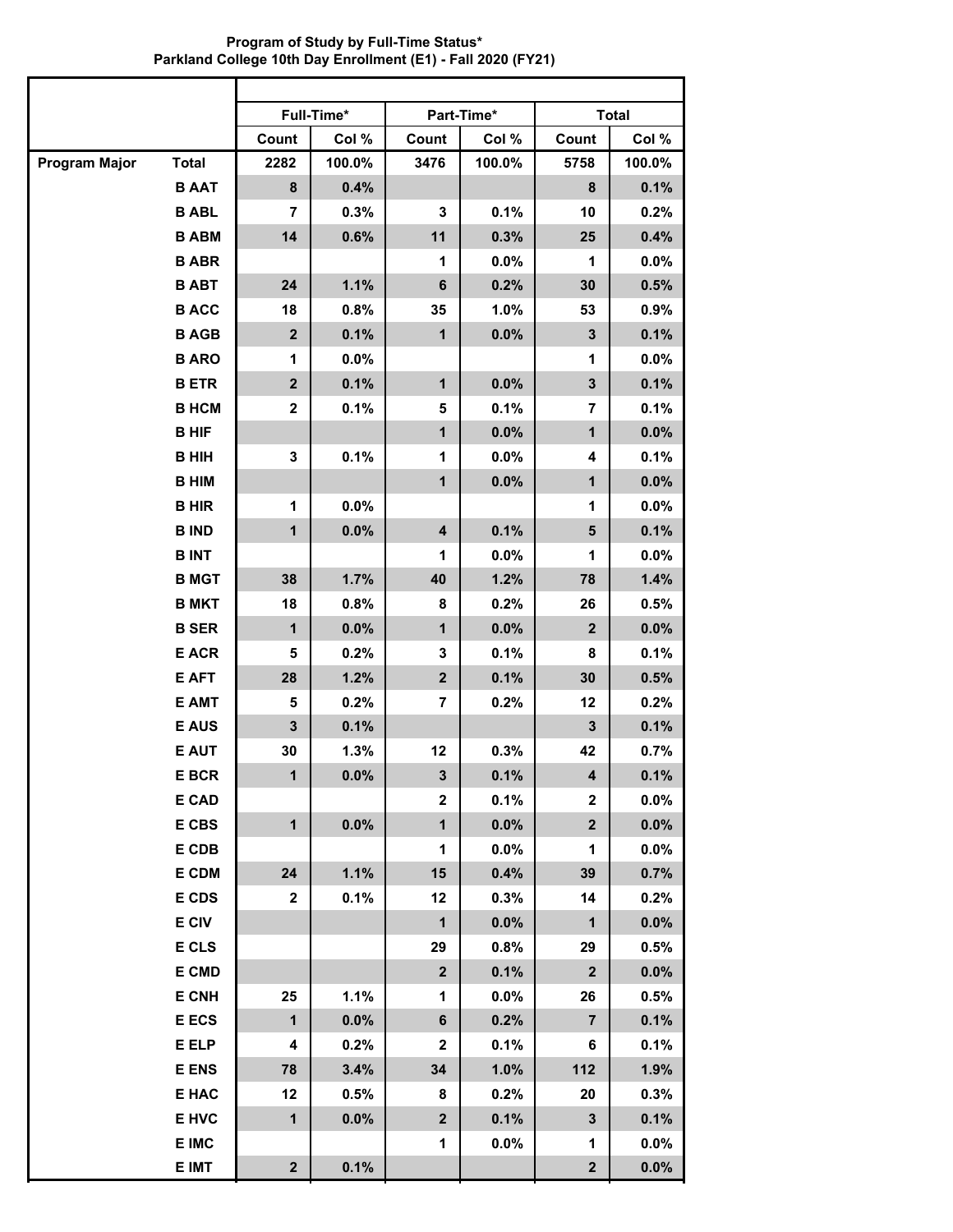|              |              | Full-Time* |              | Part-Time* |                | <b>Total</b> |
|--------------|--------------|------------|--------------|------------|----------------|--------------|
|              | Count        | Col %      | Count        | Col %      | Count          | Col %        |
| E IWT        | 2            | 0.1%       | 16           | 0.5%       | 18             | 0.3%         |
| <b>E MFG</b> | 14           | 0.6%       | 10           | 0.3%       | 24             | 0.4%         |
| E PET        | 26           | 1.1%       | $\mathbf{2}$ | 0.1%       | 28             | 0.5%         |
| <b>E SRV</b> |              |            | 3            | 0.1%       | $\mathbf{3}$   | 0.1%         |
| <b>FAAD</b>  | 43           | 1.9%       | 36           | 1.0%       | 79             | 1.4%         |
| <b>F AAE</b> | 5            | 0.2%       | 6            | 0.2%       | 11             | 0.2%         |
| <b>F ENT</b> | 3            | 0.1%       | 1            | 0.0%       | 4              | 0.1%         |
| <b>F GDI</b> |              |            | $\mathbf{2}$ | 0.1%       | $\mathbf{2}$   | 0.0%         |
| <b>F GDS</b> | 12           | 0.5%       | 9            | 0.3%       | 21             | 0.4%         |
| F GPP        | $\mathbf{2}$ | 0.1%       | 1            | 0.0%       | 3              | 0.1%         |
| <b>F MCB</b> | 10           | 0.4%       | 13           | 0.4%       | 23             | 0.4%         |
| <b>F MCC</b> | $\mathbf{2}$ | 0.1%       |              |            | $\overline{2}$ | 0.0%         |
| <b>F MPH</b> | 11           | 0.5%       | 4            | 0.1%       | 15             | 0.3%         |
| <b>F MPR</b> | 1            | 0.0%       | 4            | 0.1%       | 5              | 0.1%         |
| <b>F MSE</b> | 9            | 0.4%       | 5            | 0.1%       | 14             | 0.2%         |
| <b>F MSP</b> | 4            | 0.2%       | $\mathbf{2}$ | 0.1%       | 6              | 0.1%         |
| <b>G AMA</b> |              |            | 8            | 0.2%       | 8              | 0.1%         |
| <b>G BOF</b> | 4            | 0.2%       | 4            | 0.1%       | 8              | 0.1%         |
| <b>G DHG</b> | 42           | 1.8%       | 25           | 0.7%       | 67             | 1.2%         |
| <b>G EMA</b> | $\mathbf{1}$ | 0.0%       | 18           | 0.5%       | 19             | 0.3%         |
| <b>G EMT</b> | 6            | 0.3%       | 23           | 0.7%       | 29             | 0.5%         |
| <b>GFST</b>  |              |            | 5            | 0.1%       | 5              | 0.1%         |
| <b>G MAS</b> |              |            | 4            | 0.1%       | 4              | 0.1%         |
| <b>G MSG</b> | 5            | 0.2%       | 5            | 0.1%       | 10             | 0.2%         |
| <b>G MTR</b> |              |            | 1            | 0.0%       | 1              | 0.0%         |
| <b>G NAS</b> |              |            | 6            | 0.2%       | 6              | 0.1%         |
| <b>G NUR</b> | 61           | 2.7%       | 173          | 5.0%       | 234            | 4.1%         |
| <b>G OTA</b> | 21           | 0.9%       | 16           | 0.5%       | 37             | 0.6%         |
| <b>GRTT</b>  | 26           | 1.1%       | 1            | $0.0\%$    | 27             | 0.5%         |
| <b>G SUR</b> | 17           | 0.7%       | 17           | 0.5%       | 34             | 0.6%         |
| <b>G VTT</b> | 16           | 0.7%       | 40           | 1.2%       | 56             | 1.0%         |
| <b>G XCT</b> |              |            | $\bf 6$      | 0.2%       | $\bf 6$        | 0.1%         |
| <b>G XRA</b> | 11           | 0.5%       | 19           | 0.5%       | 30             | 0.5%         |
| H GAA        | 615          | 27.0%      | 1689         | 48.6%      | 2304           | 40.0%        |
| <b>NASG</b>  | 568          | 24.9%      | 351          | 10.1%      | 919            | 16.0%        |
| <b>NFTR</b>  |              |            | $\mathbf{2}$ | 0.1%       | $\mathbf{2}$   | 0.0%         |
| <b>OCCUP</b> | 210          | 9.2%       | 376          | 10.8%      | 586            | 10.2%        |
| S CHD        | $\mathbf{3}$ | 0.1%       | $\pmb{8}$    | 0.2%       | 11             | 0.2%         |
| S CJS        | 26           | 1.1%       | 20           | 0.6%       | 46             | 0.8%         |
| <b>SFST</b>  | $\mathbf 1$  | 0.0%       | $\mathbf{1}$ | $0.0\%$    | $\mathbf{2}$   | 0.0%         |
| <b>T BKP</b> |              |            | 1            | $0.0\%$    | 1              | 0.0%         |
| <b>T CIS</b> |              |            | $\mathbf{3}$ | 0.1%       | $\mathbf{3}$   | 0.1%         |

**Program of Study by Full-Time Status\* Parkland College 10th Day Enrollment (E1) - Fall 2020 (FY21)**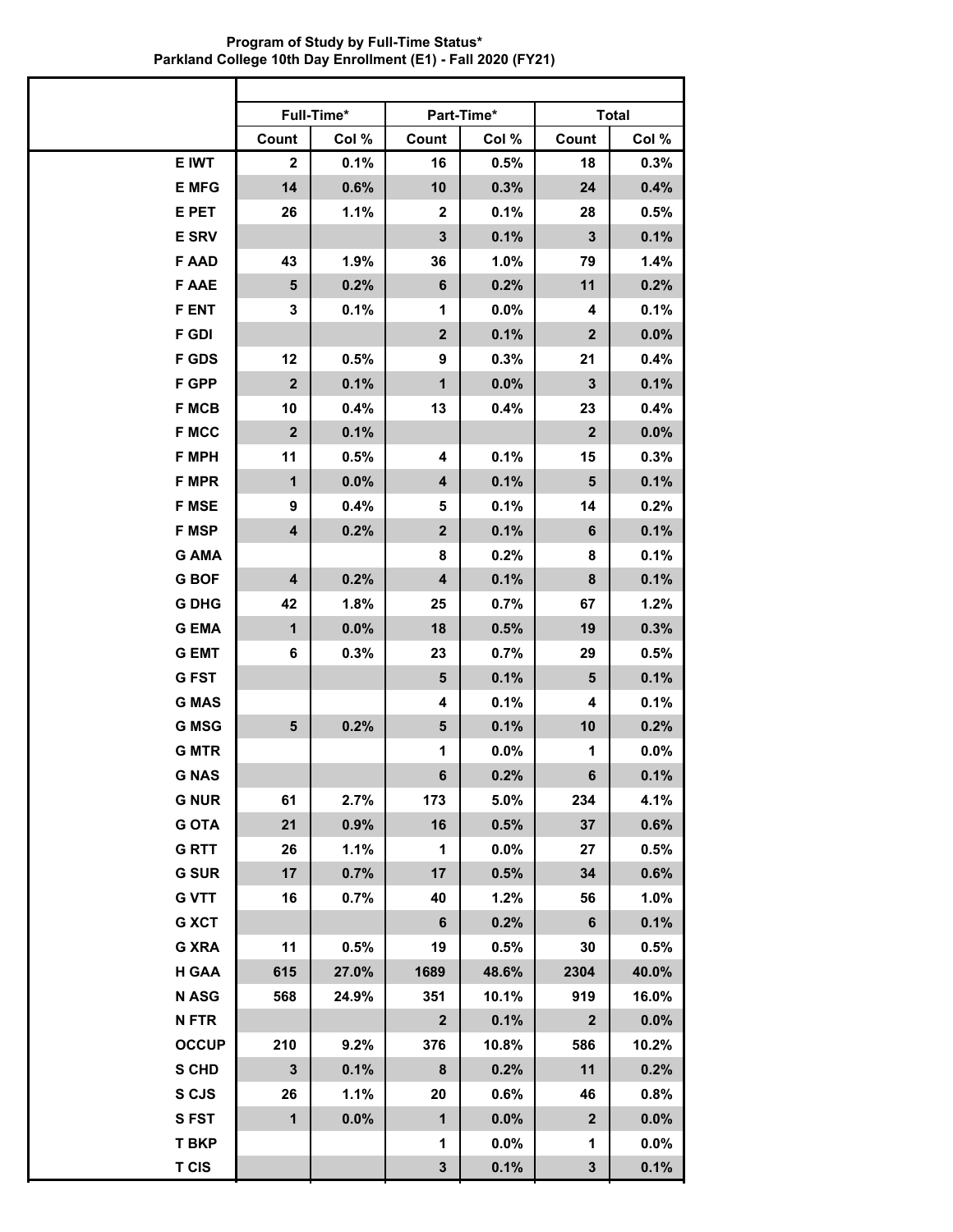|                    |                   |              | Full-Time*<br>Part-Time* |                  |         |              |         |  |
|--------------------|-------------------|--------------|--------------------------|------------------|---------|--------------|---------|--|
|                    |                   | Count        | Col %                    | Count            | Col %   | Count        | Col %   |  |
|                    | <b>T CNA</b>      | 19           | 0.8%                     | 14               | 0.4%    | 33           | 0.6%    |  |
|                    | <b>T CPL</b>      | 15           | 0.7%                     | 16               | 0.5%    | 31           | 0.5%    |  |
|                    | <b>TDGM</b>       | 17           | 0.7%                     | 14               | 0.4%    | 31           | 0.5%    |  |
|                    | <b>T GPR</b>      |              |                          | 1                | 0.0%    | $\mathbf{1}$ | 0.0%    |  |
|                    | <b>TIAD</b>       |              |                          | 4                | 0.1%    | 4            | 0.1%    |  |
|                    | <b>T IPR</b>      | $\mathbf{1}$ | 0.0%                     | $\overline{7}$   | 0.2%    | 8            | 0.1%    |  |
|                    | <b>T MOB</b>      |              |                          | 1                | 0.0%    | 1            | 0.0%    |  |
|                    | T MSO             |              |                          | $\mathbf{1}$     | 0.0%    | $\mathbf{1}$ | 0.0%    |  |
|                    | <b>TOCA</b>       | 7            | 0.3%                     | 23               | 0.7%    | 30           | 0.5%    |  |
|                    | T OCP             |              |                          | $\mathbf{1}$     | 0.0%    | $\mathbf{1}$ | 0.0%    |  |
|                    | T OOS             |              |                          | 1                | 0.0%    | 1            | 0.0%    |  |
|                    | <b>T PCF</b>      |              |                          | 8                | 0.2%    | 8            | 0.1%    |  |
|                    | <b>V CMP</b>      |              |                          | 1                | $0.0\%$ | 1            | $0.0\%$ |  |
|                    | <b>V PRP</b>      | $\mathbf{1}$ | 0.0%                     | $\mathbf{1}$     | 0.0%    | $\mathbf{2}$ | 0.0%    |  |
|                    | <b>V UAS</b>      |              |                          | 1                | 0.0%    | 1            | 0.0%    |  |
|                    | X CDL             |              |                          | $\bf 6$          | 0.2%    | 6            | 0.1%    |  |
|                    | YAB <sub>2</sub>  | 1            | 0.0%                     | $\mathbf 2$      | 0.1%    | 3            | 0.1%    |  |
|                    | YAB3              |              |                          | $\boldsymbol{2}$ | 0.1%    | $\mathbf{2}$ | 0.0%    |  |
|                    | Y AB4             |              |                          | 5                | 0.1%    | 5            | 0.1%    |  |
|                    | Y AS5             |              |                          | $\mathbf{1}$     | 0.0%    | $\mathbf{1}$ | 0.0%    |  |
|                    | Y AS6             |              |                          | 1                | $0.0\%$ | 1            | 0.0%    |  |
|                    | Y EL1             |              |                          | $\mathbf{1}$     | 0.0%    | $\mathbf{1}$ | 0.0%    |  |
|                    | Y EL <sub>2</sub> |              |                          | 3                | 0.1%    | 3            | 0.1%    |  |
|                    | Y EL3             |              |                          | 11               | 0.3%    | 11           | 0.2%    |  |
|                    | Y EL4             |              |                          | 15               | 0.4%    | 15           | 0.3%    |  |
|                    | Y EL5             |              |                          | 16               | 0.5%    | 16           | 0.3%    |  |
|                    | Y GSU             | 82           | 3.6%                     | 119              | 3.4%    | 201          | 3.5%    |  |
| <b>Degree Type</b> | 1799 **           | 210          | 9.2%                     | 376              | 10.8%   | 586          | 10.2%   |  |
|                    | AA                | 557          | 24.4%                    | 348              | 10.0%   | 905          | 15.7%   |  |
|                    | <b>AAS</b>        | 610          | 26.7%                    | 579              | 16.7%   | 1189         | 20.6%   |  |
|                    | <b>AES</b>        | 78           | 3.4%                     | 34               | 1.0%    | 112          | 1.9%    |  |
|                    | <b>AFA</b>        | 61           | 2.7%                     | 49               | 1.4%    | 110          | 1.9%    |  |
|                    | <b>AGS</b>        | 82           | 3.6%                     | 119              | 3.4%    | 201          | 3.5%    |  |
|                    | AS                | 568          | 24.9%                    | 351              | 10.1%   | 919          | 16.0%   |  |
|                    | $\mathsf{CE}$     | 54           | 2.4%                     | 1389             | 40.0%   | 1443         | 25.1%   |  |
|                    | <b>CER</b>        | 57           | 2.5%                     | 222              | 6.4%    | 279          | 4.8%    |  |
|                    | <b>CRD</b>        | 5            | 0.2%                     | 9                | 0.3%    | 14           | 0.2%    |  |
|                    | <b>Total</b>      | 2282         | 100.0%                   | 3476             | 100.0%  | 5758         | 100.0%  |  |

**Program of Study by Full-Time Status\* Parkland College 10th Day Enrollment (E1) - Fall 2020 (FY21)**

\*\* 1799 are students with pre-health AGS program codes (e.g., G DHGAGS). \*Full-Time: >= 12 Credit Hours / Part-Time: < 12 Credit Hours Source: e1fy21.sps; Prepared by IAR; 9/25/2020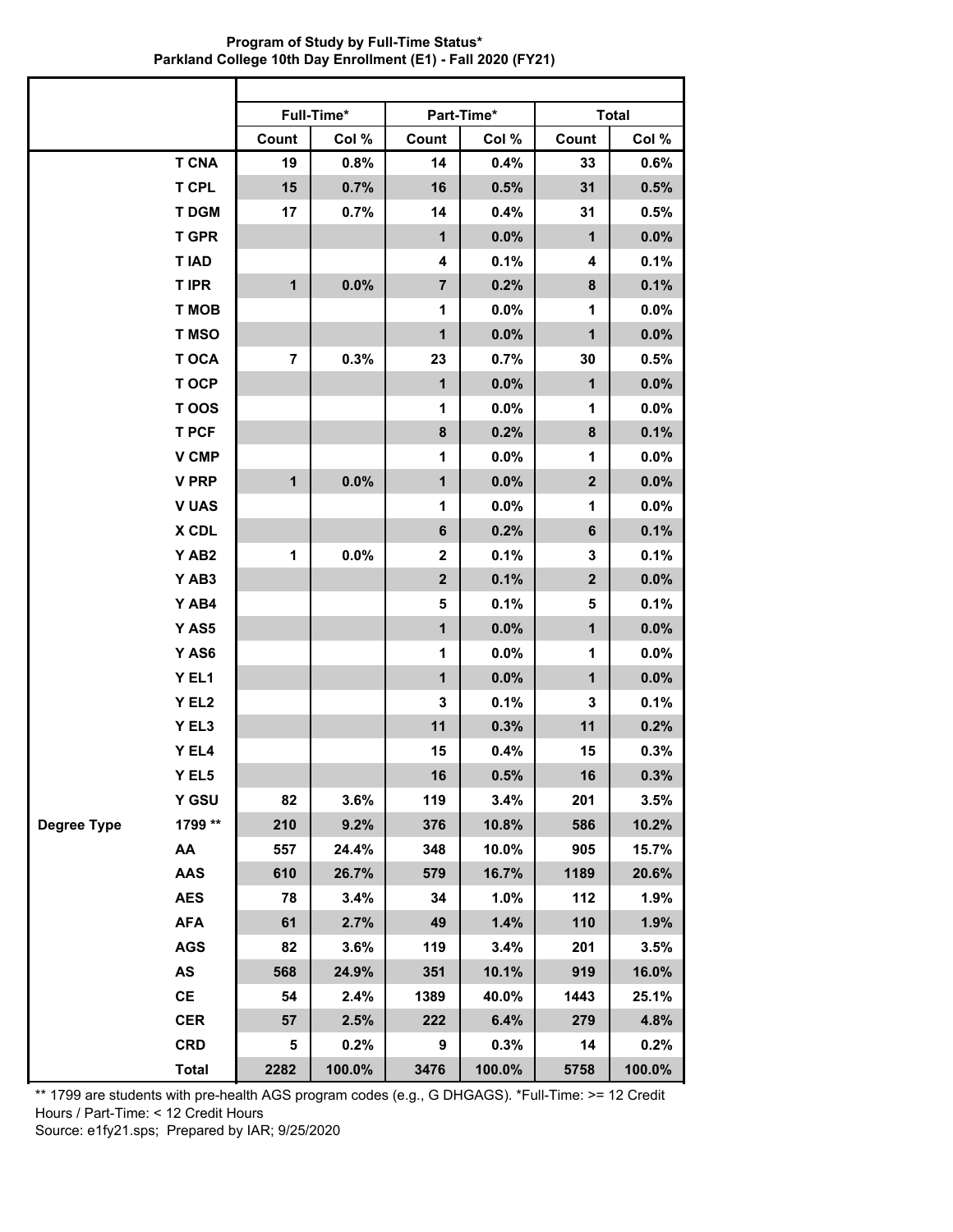## **Transfer Institution (Transfer Students Only) by Full-Time Status\* Parkland College 10th Day Enrollment (E1) - Fall 2020 (FY21)**

| Full-Time*<br>Part-Time*<br><b>Total</b><br>Count<br>Col %<br>Count<br>Col %<br>Count<br>Col %<br><b>Total</b><br>100.0%<br>100.0%<br>153<br>100.0%<br>90<br>63<br><b>Aurora University</b><br>$\mathbf{1}$<br>1.1%<br>0.7%<br>$\mathbf{1}$<br><b>Carl Sandburg College</b><br>3.3%<br>1<br>1.6%<br>2.6%<br>3<br>4<br>$\mathbf{1}$<br>1.1%<br>0.7%<br><b>Chicago State University</b><br>$\mathbf{1}$<br><b>College of DuPage</b><br>4<br>6.3%<br>4<br>2.6%<br>1.1%<br><b>College of Lake County</b><br>$\mathbf{1}$<br>$\mathbf{1}$<br>0.7%<br><b>Columbia College</b><br>1.1%<br>0.7%<br>1<br>1<br><b>Danville Area Community</b><br>12.7%<br>5<br>5.6%<br>8<br>13<br>8.5%<br>College<br><b>DePaul University</b><br>$\mathbf{2}$<br>2.2%<br>$\mathbf{2}$<br>1.3%<br><b>Eastern Illinois University</b><br>5.6%<br>3.3%<br>5<br>5<br><b>Elgin Community College</b><br>$\mathbf{2}$<br>3.2%<br>$\mathbf{2}$<br>1.3%<br><b>Elmhurst College</b><br>$\mathbf{1}$<br>1.6%<br>$\mathbf{1}$<br>0.7%<br><b>Eureka College</b><br>1<br>1.1%<br>0.7%<br>1<br><b>Heartland Community</b><br>9.5%<br>4<br>4.4%<br>6<br>10<br>6.5%<br>College<br>1.1%<br>1.6%<br>1.3%<br><b>Illinois Central College</b><br>1<br>1<br>$\mathbf{2}$<br><b>Illinois Eastern</b><br>$\mathbf{1}$<br>1.6%<br>$\mathbf{1}$<br>0.7%<br><b>Community Colleges</b><br>3.2%<br>1.3%<br><b>Illinois State University</b><br>$\mathbf{2}$<br>$\mathbf{2}$<br><b>Illinois Valley Community</b><br>1.1%<br>0.7%<br>1<br>$\mathbf 1$<br>College<br><b>John Wood Community</b><br>1.6%<br>0.7%<br>1<br>1<br>College<br>$\mathbf{1}$<br>1.6%<br>$\mathbf{1}$<br>0.7%<br><b>Joliet Junior College</b><br><b>Kankakee Community</b><br>$\overline{7}$<br>7.8%<br>3<br>4.8%<br>10<br>6.5%<br>College<br>$\mathbf{1}$<br>1.6%<br>$\pmb{8}$<br>5.2%<br>$\overline{7}$<br>7.8%<br><b>Lake Land College</b><br>2.2%<br>3<br>4.8%<br>3.3%<br>$\mathbf{2}$<br><b>Lewis University</b><br>5<br>1.1%<br>0.7%<br><b>Lincoln College</b><br>$\mathbf 1$<br>$\mathbf{1}$<br><b>Lincoln Land Community</b><br>4<br>6.3%<br>2.6%<br>4<br>College<br><b>Loyola University of</b><br>1.1%<br>$\mathbf{1}$<br>0.7%<br>$\mathbf 1$<br>Chicago<br>1<br><b>McKendree College</b><br>1.6%<br>0.7%<br>1<br><b>Moraine Valley Comm.</b><br>$\mathbf{1}$<br>1.1%<br>0.7%<br>1<br>College<br><b>Northeastern Illinois</b><br>1<br>1.1%<br>0.7%<br>1<br><b>University</b><br><b>Northern Illinois University</b><br>$\mathbf{2}$<br>2.2%<br>1.6%<br>$\mathbf{3}$<br>2.0%<br>1<br><b>Oakton Community</b><br>1<br>1.1%<br>0.7%<br>1<br>College<br>1.1%<br><b>Olney Central College</b><br>0.7%<br>$\mathbf{1}$<br>1 |                                  |  |  |  |  |
|-----------------------------------------------------------------------------------------------------------------------------------------------------------------------------------------------------------------------------------------------------------------------------------------------------------------------------------------------------------------------------------------------------------------------------------------------------------------------------------------------------------------------------------------------------------------------------------------------------------------------------------------------------------------------------------------------------------------------------------------------------------------------------------------------------------------------------------------------------------------------------------------------------------------------------------------------------------------------------------------------------------------------------------------------------------------------------------------------------------------------------------------------------------------------------------------------------------------------------------------------------------------------------------------------------------------------------------------------------------------------------------------------------------------------------------------------------------------------------------------------------------------------------------------------------------------------------------------------------------------------------------------------------------------------------------------------------------------------------------------------------------------------------------------------------------------------------------------------------------------------------------------------------------------------------------------------------------------------------------------------------------------------------------------------------------------------------------------------------------------------------------------------------------------------------------------------------------------------------------------------------------------------------------------------------------------------------------------------------------------------------------------------------------------------------------------------------------------------------------------------------------------------------------------------------------------------------------------------------------------------------------------------|----------------------------------|--|--|--|--|
|                                                                                                                                                                                                                                                                                                                                                                                                                                                                                                                                                                                                                                                                                                                                                                                                                                                                                                                                                                                                                                                                                                                                                                                                                                                                                                                                                                                                                                                                                                                                                                                                                                                                                                                                                                                                                                                                                                                                                                                                                                                                                                                                                                                                                                                                                                                                                                                                                                                                                                                                                                                                                                               |                                  |  |  |  |  |
|                                                                                                                                                                                                                                                                                                                                                                                                                                                                                                                                                                                                                                                                                                                                                                                                                                                                                                                                                                                                                                                                                                                                                                                                                                                                                                                                                                                                                                                                                                                                                                                                                                                                                                                                                                                                                                                                                                                                                                                                                                                                                                                                                                                                                                                                                                                                                                                                                                                                                                                                                                                                                                               |                                  |  |  |  |  |
|                                                                                                                                                                                                                                                                                                                                                                                                                                                                                                                                                                                                                                                                                                                                                                                                                                                                                                                                                                                                                                                                                                                                                                                                                                                                                                                                                                                                                                                                                                                                                                                                                                                                                                                                                                                                                                                                                                                                                                                                                                                                                                                                                                                                                                                                                                                                                                                                                                                                                                                                                                                                                                               | <b>Transfer Institution Name</b> |  |  |  |  |
|                                                                                                                                                                                                                                                                                                                                                                                                                                                                                                                                                                                                                                                                                                                                                                                                                                                                                                                                                                                                                                                                                                                                                                                                                                                                                                                                                                                                                                                                                                                                                                                                                                                                                                                                                                                                                                                                                                                                                                                                                                                                                                                                                                                                                                                                                                                                                                                                                                                                                                                                                                                                                                               |                                  |  |  |  |  |
|                                                                                                                                                                                                                                                                                                                                                                                                                                                                                                                                                                                                                                                                                                                                                                                                                                                                                                                                                                                                                                                                                                                                                                                                                                                                                                                                                                                                                                                                                                                                                                                                                                                                                                                                                                                                                                                                                                                                                                                                                                                                                                                                                                                                                                                                                                                                                                                                                                                                                                                                                                                                                                               |                                  |  |  |  |  |
|                                                                                                                                                                                                                                                                                                                                                                                                                                                                                                                                                                                                                                                                                                                                                                                                                                                                                                                                                                                                                                                                                                                                                                                                                                                                                                                                                                                                                                                                                                                                                                                                                                                                                                                                                                                                                                                                                                                                                                                                                                                                                                                                                                                                                                                                                                                                                                                                                                                                                                                                                                                                                                               |                                  |  |  |  |  |
|                                                                                                                                                                                                                                                                                                                                                                                                                                                                                                                                                                                                                                                                                                                                                                                                                                                                                                                                                                                                                                                                                                                                                                                                                                                                                                                                                                                                                                                                                                                                                                                                                                                                                                                                                                                                                                                                                                                                                                                                                                                                                                                                                                                                                                                                                                                                                                                                                                                                                                                                                                                                                                               |                                  |  |  |  |  |
|                                                                                                                                                                                                                                                                                                                                                                                                                                                                                                                                                                                                                                                                                                                                                                                                                                                                                                                                                                                                                                                                                                                                                                                                                                                                                                                                                                                                                                                                                                                                                                                                                                                                                                                                                                                                                                                                                                                                                                                                                                                                                                                                                                                                                                                                                                                                                                                                                                                                                                                                                                                                                                               |                                  |  |  |  |  |
|                                                                                                                                                                                                                                                                                                                                                                                                                                                                                                                                                                                                                                                                                                                                                                                                                                                                                                                                                                                                                                                                                                                                                                                                                                                                                                                                                                                                                                                                                                                                                                                                                                                                                                                                                                                                                                                                                                                                                                                                                                                                                                                                                                                                                                                                                                                                                                                                                                                                                                                                                                                                                                               |                                  |  |  |  |  |
|                                                                                                                                                                                                                                                                                                                                                                                                                                                                                                                                                                                                                                                                                                                                                                                                                                                                                                                                                                                                                                                                                                                                                                                                                                                                                                                                                                                                                                                                                                                                                                                                                                                                                                                                                                                                                                                                                                                                                                                                                                                                                                                                                                                                                                                                                                                                                                                                                                                                                                                                                                                                                                               |                                  |  |  |  |  |
|                                                                                                                                                                                                                                                                                                                                                                                                                                                                                                                                                                                                                                                                                                                                                                                                                                                                                                                                                                                                                                                                                                                                                                                                                                                                                                                                                                                                                                                                                                                                                                                                                                                                                                                                                                                                                                                                                                                                                                                                                                                                                                                                                                                                                                                                                                                                                                                                                                                                                                                                                                                                                                               |                                  |  |  |  |  |
|                                                                                                                                                                                                                                                                                                                                                                                                                                                                                                                                                                                                                                                                                                                                                                                                                                                                                                                                                                                                                                                                                                                                                                                                                                                                                                                                                                                                                                                                                                                                                                                                                                                                                                                                                                                                                                                                                                                                                                                                                                                                                                                                                                                                                                                                                                                                                                                                                                                                                                                                                                                                                                               |                                  |  |  |  |  |
|                                                                                                                                                                                                                                                                                                                                                                                                                                                                                                                                                                                                                                                                                                                                                                                                                                                                                                                                                                                                                                                                                                                                                                                                                                                                                                                                                                                                                                                                                                                                                                                                                                                                                                                                                                                                                                                                                                                                                                                                                                                                                                                                                                                                                                                                                                                                                                                                                                                                                                                                                                                                                                               |                                  |  |  |  |  |
|                                                                                                                                                                                                                                                                                                                                                                                                                                                                                                                                                                                                                                                                                                                                                                                                                                                                                                                                                                                                                                                                                                                                                                                                                                                                                                                                                                                                                                                                                                                                                                                                                                                                                                                                                                                                                                                                                                                                                                                                                                                                                                                                                                                                                                                                                                                                                                                                                                                                                                                                                                                                                                               |                                  |  |  |  |  |
|                                                                                                                                                                                                                                                                                                                                                                                                                                                                                                                                                                                                                                                                                                                                                                                                                                                                                                                                                                                                                                                                                                                                                                                                                                                                                                                                                                                                                                                                                                                                                                                                                                                                                                                                                                                                                                                                                                                                                                                                                                                                                                                                                                                                                                                                                                                                                                                                                                                                                                                                                                                                                                               |                                  |  |  |  |  |
|                                                                                                                                                                                                                                                                                                                                                                                                                                                                                                                                                                                                                                                                                                                                                                                                                                                                                                                                                                                                                                                                                                                                                                                                                                                                                                                                                                                                                                                                                                                                                                                                                                                                                                                                                                                                                                                                                                                                                                                                                                                                                                                                                                                                                                                                                                                                                                                                                                                                                                                                                                                                                                               |                                  |  |  |  |  |
|                                                                                                                                                                                                                                                                                                                                                                                                                                                                                                                                                                                                                                                                                                                                                                                                                                                                                                                                                                                                                                                                                                                                                                                                                                                                                                                                                                                                                                                                                                                                                                                                                                                                                                                                                                                                                                                                                                                                                                                                                                                                                                                                                                                                                                                                                                                                                                                                                                                                                                                                                                                                                                               |                                  |  |  |  |  |
|                                                                                                                                                                                                                                                                                                                                                                                                                                                                                                                                                                                                                                                                                                                                                                                                                                                                                                                                                                                                                                                                                                                                                                                                                                                                                                                                                                                                                                                                                                                                                                                                                                                                                                                                                                                                                                                                                                                                                                                                                                                                                                                                                                                                                                                                                                                                                                                                                                                                                                                                                                                                                                               |                                  |  |  |  |  |
|                                                                                                                                                                                                                                                                                                                                                                                                                                                                                                                                                                                                                                                                                                                                                                                                                                                                                                                                                                                                                                                                                                                                                                                                                                                                                                                                                                                                                                                                                                                                                                                                                                                                                                                                                                                                                                                                                                                                                                                                                                                                                                                                                                                                                                                                                                                                                                                                                                                                                                                                                                                                                                               |                                  |  |  |  |  |
|                                                                                                                                                                                                                                                                                                                                                                                                                                                                                                                                                                                                                                                                                                                                                                                                                                                                                                                                                                                                                                                                                                                                                                                                                                                                                                                                                                                                                                                                                                                                                                                                                                                                                                                                                                                                                                                                                                                                                                                                                                                                                                                                                                                                                                                                                                                                                                                                                                                                                                                                                                                                                                               |                                  |  |  |  |  |
|                                                                                                                                                                                                                                                                                                                                                                                                                                                                                                                                                                                                                                                                                                                                                                                                                                                                                                                                                                                                                                                                                                                                                                                                                                                                                                                                                                                                                                                                                                                                                                                                                                                                                                                                                                                                                                                                                                                                                                                                                                                                                                                                                                                                                                                                                                                                                                                                                                                                                                                                                                                                                                               |                                  |  |  |  |  |
|                                                                                                                                                                                                                                                                                                                                                                                                                                                                                                                                                                                                                                                                                                                                                                                                                                                                                                                                                                                                                                                                                                                                                                                                                                                                                                                                                                                                                                                                                                                                                                                                                                                                                                                                                                                                                                                                                                                                                                                                                                                                                                                                                                                                                                                                                                                                                                                                                                                                                                                                                                                                                                               |                                  |  |  |  |  |
|                                                                                                                                                                                                                                                                                                                                                                                                                                                                                                                                                                                                                                                                                                                                                                                                                                                                                                                                                                                                                                                                                                                                                                                                                                                                                                                                                                                                                                                                                                                                                                                                                                                                                                                                                                                                                                                                                                                                                                                                                                                                                                                                                                                                                                                                                                                                                                                                                                                                                                                                                                                                                                               |                                  |  |  |  |  |
|                                                                                                                                                                                                                                                                                                                                                                                                                                                                                                                                                                                                                                                                                                                                                                                                                                                                                                                                                                                                                                                                                                                                                                                                                                                                                                                                                                                                                                                                                                                                                                                                                                                                                                                                                                                                                                                                                                                                                                                                                                                                                                                                                                                                                                                                                                                                                                                                                                                                                                                                                                                                                                               |                                  |  |  |  |  |
|                                                                                                                                                                                                                                                                                                                                                                                                                                                                                                                                                                                                                                                                                                                                                                                                                                                                                                                                                                                                                                                                                                                                                                                                                                                                                                                                                                                                                                                                                                                                                                                                                                                                                                                                                                                                                                                                                                                                                                                                                                                                                                                                                                                                                                                                                                                                                                                                                                                                                                                                                                                                                                               |                                  |  |  |  |  |
|                                                                                                                                                                                                                                                                                                                                                                                                                                                                                                                                                                                                                                                                                                                                                                                                                                                                                                                                                                                                                                                                                                                                                                                                                                                                                                                                                                                                                                                                                                                                                                                                                                                                                                                                                                                                                                                                                                                                                                                                                                                                                                                                                                                                                                                                                                                                                                                                                                                                                                                                                                                                                                               |                                  |  |  |  |  |
|                                                                                                                                                                                                                                                                                                                                                                                                                                                                                                                                                                                                                                                                                                                                                                                                                                                                                                                                                                                                                                                                                                                                                                                                                                                                                                                                                                                                                                                                                                                                                                                                                                                                                                                                                                                                                                                                                                                                                                                                                                                                                                                                                                                                                                                                                                                                                                                                                                                                                                                                                                                                                                               |                                  |  |  |  |  |
|                                                                                                                                                                                                                                                                                                                                                                                                                                                                                                                                                                                                                                                                                                                                                                                                                                                                                                                                                                                                                                                                                                                                                                                                                                                                                                                                                                                                                                                                                                                                                                                                                                                                                                                                                                                                                                                                                                                                                                                                                                                                                                                                                                                                                                                                                                                                                                                                                                                                                                                                                                                                                                               |                                  |  |  |  |  |
|                                                                                                                                                                                                                                                                                                                                                                                                                                                                                                                                                                                                                                                                                                                                                                                                                                                                                                                                                                                                                                                                                                                                                                                                                                                                                                                                                                                                                                                                                                                                                                                                                                                                                                                                                                                                                                                                                                                                                                                                                                                                                                                                                                                                                                                                                                                                                                                                                                                                                                                                                                                                                                               |                                  |  |  |  |  |
|                                                                                                                                                                                                                                                                                                                                                                                                                                                                                                                                                                                                                                                                                                                                                                                                                                                                                                                                                                                                                                                                                                                                                                                                                                                                                                                                                                                                                                                                                                                                                                                                                                                                                                                                                                                                                                                                                                                                                                                                                                                                                                                                                                                                                                                                                                                                                                                                                                                                                                                                                                                                                                               |                                  |  |  |  |  |
|                                                                                                                                                                                                                                                                                                                                                                                                                                                                                                                                                                                                                                                                                                                                                                                                                                                                                                                                                                                                                                                                                                                                                                                                                                                                                                                                                                                                                                                                                                                                                                                                                                                                                                                                                                                                                                                                                                                                                                                                                                                                                                                                                                                                                                                                                                                                                                                                                                                                                                                                                                                                                                               |                                  |  |  |  |  |
|                                                                                                                                                                                                                                                                                                                                                                                                                                                                                                                                                                                                                                                                                                                                                                                                                                                                                                                                                                                                                                                                                                                                                                                                                                                                                                                                                                                                                                                                                                                                                                                                                                                                                                                                                                                                                                                                                                                                                                                                                                                                                                                                                                                                                                                                                                                                                                                                                                                                                                                                                                                                                                               |                                  |  |  |  |  |
|                                                                                                                                                                                                                                                                                                                                                                                                                                                                                                                                                                                                                                                                                                                                                                                                                                                                                                                                                                                                                                                                                                                                                                                                                                                                                                                                                                                                                                                                                                                                                                                                                                                                                                                                                                                                                                                                                                                                                                                                                                                                                                                                                                                                                                                                                                                                                                                                                                                                                                                                                                                                                                               |                                  |  |  |  |  |
|                                                                                                                                                                                                                                                                                                                                                                                                                                                                                                                                                                                                                                                                                                                                                                                                                                                                                                                                                                                                                                                                                                                                                                                                                                                                                                                                                                                                                                                                                                                                                                                                                                                                                                                                                                                                                                                                                                                                                                                                                                                                                                                                                                                                                                                                                                                                                                                                                                                                                                                                                                                                                                               |                                  |  |  |  |  |